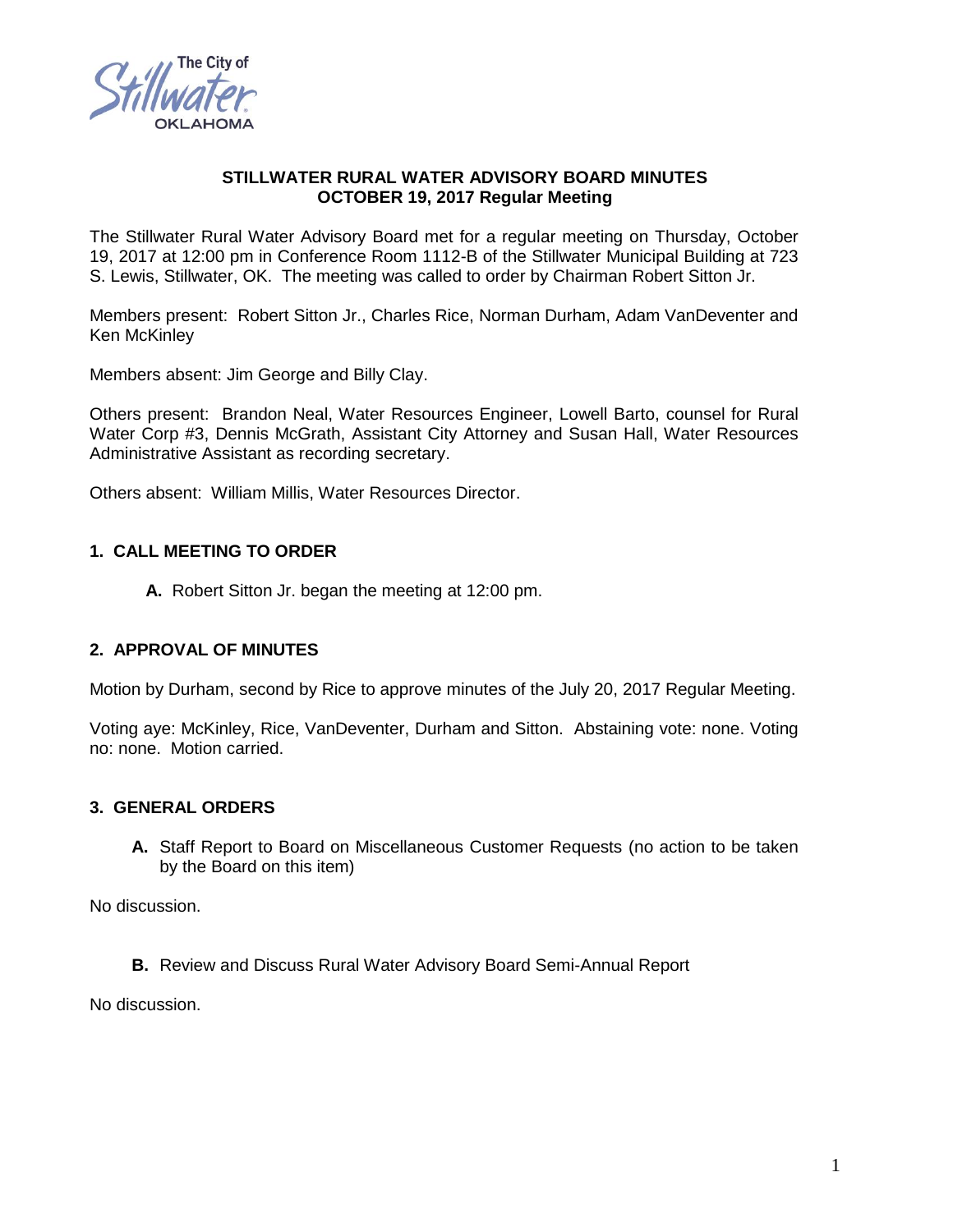

**C.** Exhibit C of the Agreement Between the City of Stillwater and Rural Water Corp #3 Phase I Projects and Phase II Projects - Update

Neal gave a brief explanation of the purpose and benefits of water mixers installed in water towers.

**D.** Yost Road Booster Pump Station Improvement Project - Update

Neal gave a brief update of the Yost Road Booster Pump Station Improvement Project.

**E.** Water 2040 – Update

Neal gave a brief update on the Water 2040 project and stated information on the project can be found on the Water 2040 webpage.

**F.** 2016 Rural Water System Water Quality Report

Neal stated the publication of the annual Water Quality Report, also known as the Consumer Confidence Report or CCR is still delayed. This report is normally available before July  $1<sup>st</sup>$ , but we received additional direction from Oklahoma Department of Environmental Quality and the report is being finalized for publication.

**G.** Approve 2018 Rural Water Advisory Board Calendar of Meetings

Hall presented the draft 2018 Rural Water Advisory Board Calendar of Meetings.

Motion by VanDeventer, second by Rice to approve 2018 Rural Water Advisory Board Calendar of Meetings.

Voting aye: Durham, Sitton, Rice, VanDeventer, and McKinley. Abstaining vote: none. Voting no: none. Motion carried.

**H.** Recommendations by Rural Water Advisory Board to SUA

None.

## **4. REPORTS FROM OFFICERS AND BOARDS**

Chairman Sitton stated this would be Norman Durham's last meeting as a member of the Rural Water Advisory Board. Norman Durham stated he has been involved with Rural Water Corp #3 since 1967. The board and staff thanked Durham for his many years of dedicated service to the community.